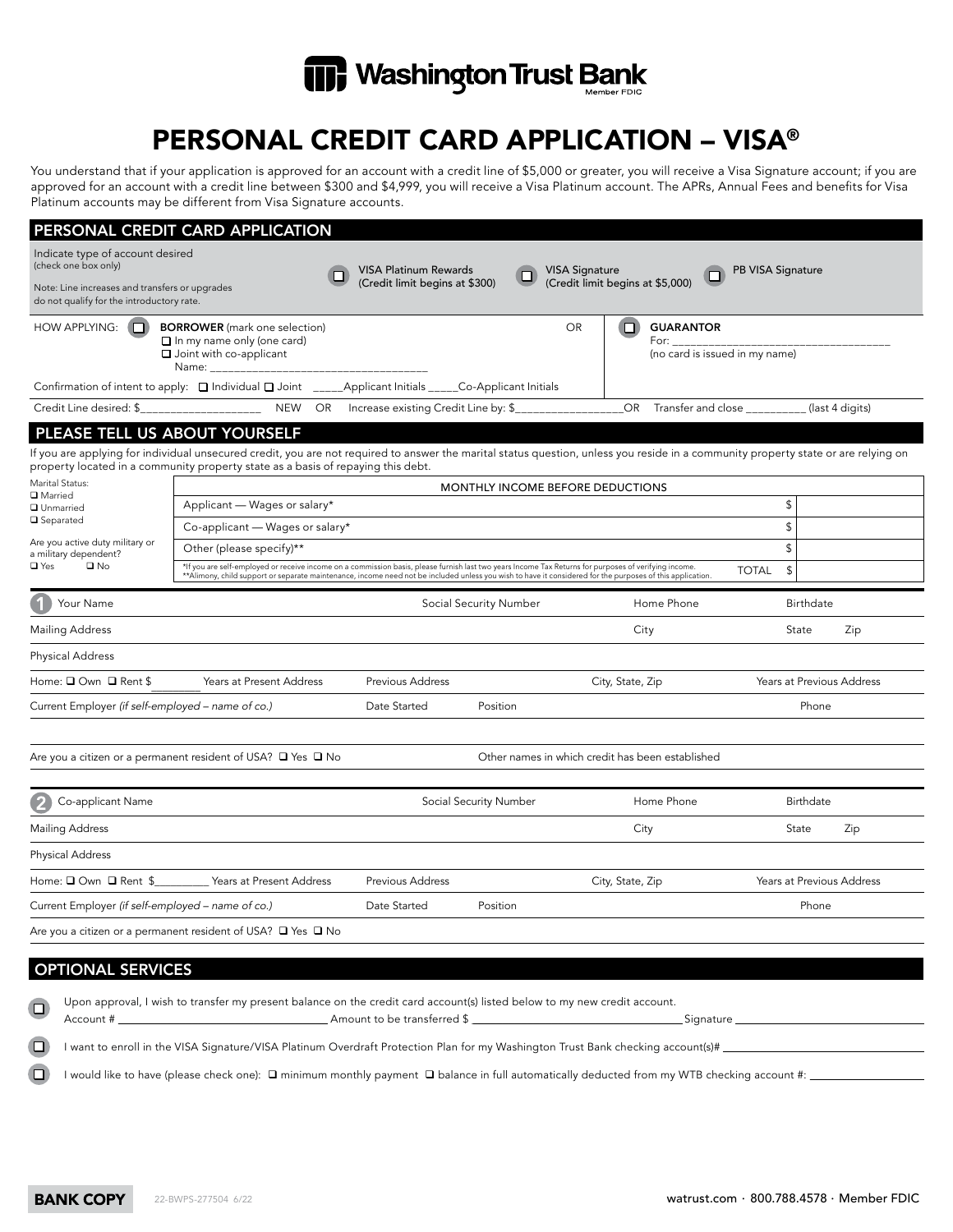| <b>FEATURE</b>                                                                             | <b>VISA® PLATINUM REWARDS</b>                                                                                                                                                                         | <b>VISA SIGNATURE®</b>                                                                  | <b>VISA SIGNATURE®</b><br><b>PRIVATE BANKING</b>      |  |  |
|--------------------------------------------------------------------------------------------|-------------------------------------------------------------------------------------------------------------------------------------------------------------------------------------------------------|-----------------------------------------------------------------------------------------|-------------------------------------------------------|--|--|
| <b>INTEREST RATES AND INTEREST CHARGES</b>                                                 |                                                                                                                                                                                                       |                                                                                         |                                                       |  |  |
| Annual Percentage Rate<br>(APR) for Purchases                                              | 0% introductory APR for 6 months.<br>After that, your APR will be 12.74%. (This APR will vary with the market based on the Prime Rate.)                                                               |                                                                                         |                                                       |  |  |
| <b>APR</b> for Balance Transfers                                                           | 0% introductory APR for 6 months.<br>After that, your APR will be 12.74%. (This APR will vary with the market based on the Prime Rate.)                                                               |                                                                                         |                                                       |  |  |
| APR for Cash Advances                                                                      | 14.74%. (This APR will vary with the market based on the Prime Rate.)                                                                                                                                 |                                                                                         |                                                       |  |  |
| Penalty APR and When<br>it Applies                                                         | 20.74%.<br>This APR may be applied to your account if you are more than 60 days late in making your required monthly<br>Minimum Payments. This APR will vary with the market based on the Prime Rate. |                                                                                         |                                                       |  |  |
|                                                                                            | How Long Will the Penalty APR Apply? If your APRs are increased for the reason above, the Penalty APR will apply until<br>you make six (6) consecutive minimum payments when due.                     |                                                                                         |                                                       |  |  |
| How to Avoid Paying Interest<br>on Purchases                                               | Your due date is at least 25 days after the close of each billing cycle. We will not charge you any interest on purchases if<br>you pay your entire balance by the due date each month.               |                                                                                         |                                                       |  |  |
| Minimum Interest Charge                                                                    | If you are charged interest, the charge will be no less than \$1.00.                                                                                                                                  |                                                                                         |                                                       |  |  |
| For Credit Card Tips from<br>the Consumer Financial<br><b>Protection Bureau</b>            | To learn more about factors to consider when applying for or using a credit card, visit the website of the Consumer<br>Financial Protection Bureau at http://www.consumerfinance.gov/learnmore.       |                                                                                         |                                                       |  |  |
| <b>FEES</b>                                                                                |                                                                                                                                                                                                       |                                                                                         |                                                       |  |  |
| Annual Fee                                                                                 | None                                                                                                                                                                                                  | None                                                                                    | None                                                  |  |  |
| <b>Transaction Fees</b><br><b>Balance Transfer</b><br>Cash Advances<br>Foreign Transaction | 4% of the amount of each transfer<br>4% of the amount of each cash advance<br>3% of each transaction in U.S. dollars                                                                                  | None<br>4% of the amount of each cash advance<br>3% of each transaction in U.S. dollars | None<br>4% of the amount of each cash advance<br>None |  |  |
| <b>Penalty Fees</b><br>Late Payment<br>Returned Payment                                    | \$25.00<br>\$25.00                                                                                                                                                                                    | \$25.00<br>\$25.00                                                                      | \$25.00<br>\$25.00                                    |  |  |
| Other Fees<br>Overdraft Protection Transfer                                                | \$10.00                                                                                                                                                                                               | \$10.00                                                                                 | <b>None</b>                                           |  |  |

#### How We Will Calculate Your Balance

We use a method called "average daily balance (including new purchases)." See your account agreement for more details.

#### Loss of Introductory APR

We may end your introductory APR and apply the Penalty APR if you are more than 60 days late in making your required monthly payment.

#### Billing Rights

Information on your rights to dispute transactions and how to exercise those rights is provided in your account agreement. All Annual Percentage Rates (APRs) are based on the Prime Rate or Index Rate in effect as of the date of publication, June 2022. This information may have changed after that date. To find out what may have changed, call us at *800.788.4578* or write us at *P.O. Box 2127, Spokane, WA 99210-2127*.

#### Cash Advances

If you use your account for Overdraft Protection, we will automatically transfer available\* funds from your account in increments of \$10 to cover an overdraft. The amount transferred is subject to the cash advance interest rate and interest will begin to accrue immediately upon transfer. Transfers may take up to 2 business days to post to your Credit Card account. *\* Please note that transfers may exceed available credit upon posting. See your Credit Card Agreement for additional details regarding credit limit.*

#### Department of Defense Consumer Credit Disclosure

Federal law provides important protections to members of the Armed Forces and their dependents relating to extensions of consumer credit. In general, the cost of consumer credit to a member of the Armed Forces and his or her dependent may not exceed an annual percentage rate of 36 percent. This rate must include, as applicable to the credit transaction or account: the costs associated with credit insurance premiums; fees for ancillary products sold in connection with the credit transaction; any application fee charged (other than certain application fees for specified credit transactions or accounts); and any participation fee charged (other than certain participation fees for a credit card account).

My payment obligation for my loan is as follows: My payment schedule will be monthly with a minimum payment of 3% of the total balance or \$10, whichever is greater. I may call *855.682.0794* toll-free to receive the contents of this disclosure orally.

### PLEASE READ AND SIGN BELOW

You will receive a complete disclosure statement of terms and conditions when your account is approved. Your signature on this application and first usage of your credit card will constitute your acceptance of our terms and conditions. For more information call Credit Card Services at 800.788.4578.

18 United States Code 1014, prescribes criminal penalties for false statements in loan applications. I / We hereby certify that the foregoing statements are true and complete and are made for the purpose of determining my/our eligibility for credit. I / We agree that this shall remain your property, whether or not the application is accepted. You are authorized are made for the purpose or determining my/our engionity for credit. I7 we agree that this shall femally you property, whether or not the application is accepted. Tou are authorized<br>to make all inquiries you deem necessary consumer reports from consumer reporting agencies and credit information from banks and other financial institutions and extenders of credit, references, present and former employers, merchants, landlords and creditors. Each applicant consents that, upon denial of the application based upon a consumer report or information received from a person other than a consumer reporting agency on any applicant, creditor may make appropriate Fair Credit Reporting Act disclosures to all applicants.

#### Applicant's Printed Name \_\_\_\_\_\_\_\_\_\_\_\_\_\_\_\_\_\_\_\_\_\_\_\_\_\_\_\_\_\_\_\_\_\_\_\_\_\_\_\_\_\_\_\_\_\_\_\_\_\_ Signature\_\_\_\_\_\_\_\_\_\_\_\_\_\_\_\_\_\_\_\_\_\_\_\_\_\_\_\_\_\_\_\_\_\_\_\_\_\_\_\_\_\_\_\_\_\_\_Date\_\_\_\_\_\_\_\_\_\_\_\_\_\_\_\_\_\_\_\_\_\_\_\_

Co-Applicant's Printed Name \_\_\_\_\_\_\_\_\_\_\_\_\_\_\_\_\_\_\_\_\_\_\_\_\_\_\_\_\_\_\_\_\_\_\_\_\_\_\_\_\_\_\_\_\_\_\_ Signature\_\_\_\_\_\_\_\_\_\_\_\_\_\_\_\_\_\_\_\_\_\_\_\_\_\_\_\_\_\_\_\_\_\_\_\_\_\_\_\_\_\_\_\_\_\_\_Date\_\_\_\_\_\_\_\_\_\_\_\_\_\_\_\_\_\_\_\_\_\_\_\_

**BANK COPY** 

22-BWPS-277504 6/22 watrust.com · 800.788.4578 · Member FDIC